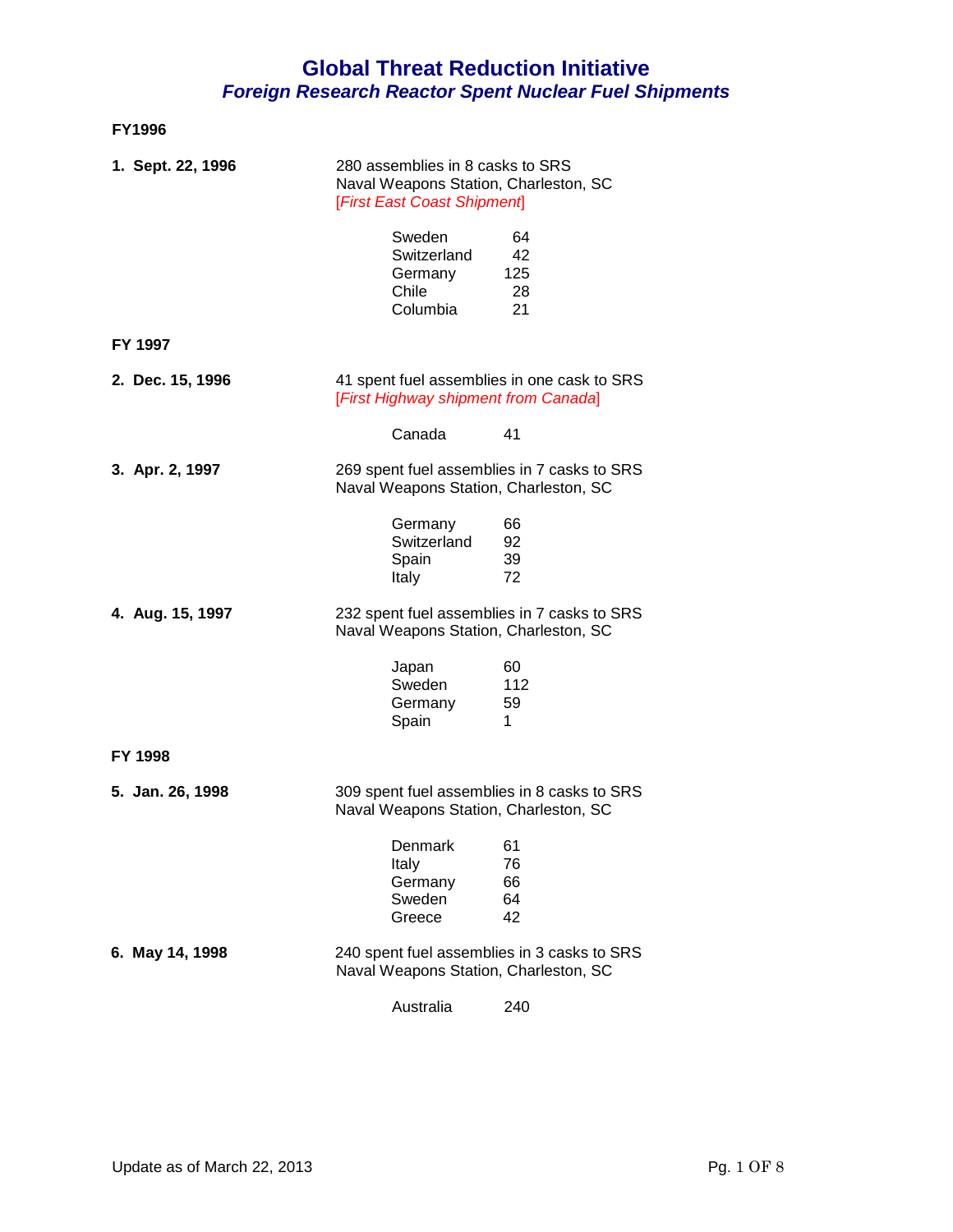| 7. July 21-23, 1998        |                                                                                       | 299 spent fuel assemblies in 3 casks to INEEL<br>Naval Weapons Station, Concord, CA<br>[First West Coast Shipment] |  |  |
|----------------------------|---------------------------------------------------------------------------------------|--------------------------------------------------------------------------------------------------------------------|--|--|
|                            | South Korea                                                                           | 299                                                                                                                |  |  |
| <b>FY 1999</b>             |                                                                                       |                                                                                                                    |  |  |
| 8. Oct. 6, 1998            | 309 spent fuel assemblies in 11 casks to SRS<br>Naval Weapons Station, Charleston, SC |                                                                                                                    |  |  |
|                            | Venezuela<br>Uruguay<br>Japan<br>Spain<br>Sweden                                      | 54<br>19<br>171<br>1<br>64                                                                                         |  |  |
| 9. Mar. 30, 1999           | Naval Weapons Station, Charleston, SC                                                 | 262 spent fuel assemblies in 7 casks to SRS                                                                        |  |  |
|                            | <b>Denmark</b><br>German<br>Sweden                                                    | 60<br>90<br>112                                                                                                    |  |  |
| 10. Apr. 27, 1999          | Naval Weapons Station, Charleston, SC                                                 | 199 spent fuel assemblies in 7 casks to SRS                                                                        |  |  |
|                            | Taiwan<br>Thailand<br>Indonesia<br><b>Philippines</b>                                 | 70<br>31<br>47<br>51                                                                                               |  |  |
| 11. Aug. 19, 1999          | Naval Weapons Station, Charleston, SC                                                 | 99 spent fuel assemblies in 3 casks to SRS                                                                         |  |  |
|                            | Denmark<br>Portugal                                                                   | 60<br>39                                                                                                           |  |  |
| 12. Aug. 19 - Aug 31, 1999 | Naval Weapons Station, Charleston, SC<br>[First Cross-Country Highway shipment]       | 435 spent fuel elements and 267 pins in 5 casks to INEEL                                                           |  |  |
|                            | Germany<br>Italy<br>Slovenia<br>Romania                                               | 76<br>140<br>219<br>11 elements consisting of 267 pins                                                             |  |  |
| <b>FY2000</b>              |                                                                                       |                                                                                                                    |  |  |
| 13. Nov. 23, 1999          |                                                                                       | 240 spent fuel assemblies in 8 casks to SRS<br>Naval Weapons Station, Charleston, SC                               |  |  |
|                            | Japan                                                                                 | 240                                                                                                                |  |  |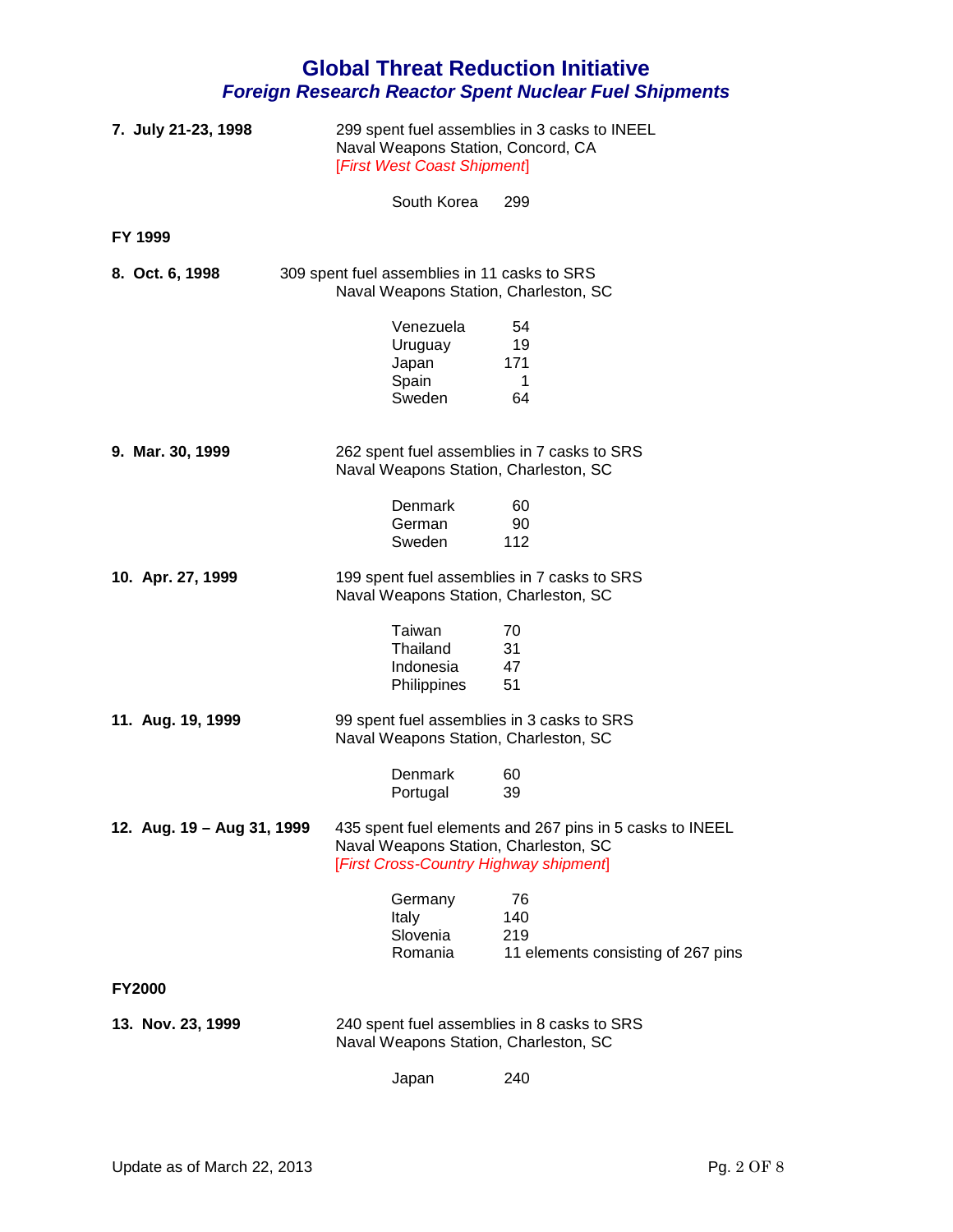| 14. Nov. 30, 1999      | 129 spent fuel assemblies in 5 casks to SRS<br>Naval Weapons Station, Charleston, SC                                     |  |  |
|------------------------|--------------------------------------------------------------------------------------------------------------------------|--|--|
|                        | <b>Brazil</b><br>127<br>Venezuela<br>2                                                                                   |  |  |
| 15. June 29, 2000      | 42 spent fuel assemblies and one SLOWPOKE core in 2 casks to SRS<br>[Highway shipment #2 from Canada]                    |  |  |
|                        | Canada 42 and one SLOWPOKE core (297 MTR pins)                                                                           |  |  |
| 16. July 25 - 31, 2000 | 90 spent fuel elements in 1 cask to INEEL<br>Naval Weapons Station, Charleston, SC<br>[Cross-Country Highway shipment]   |  |  |
|                        | <b>United Kingdom</b><br>90                                                                                              |  |  |
| <b>FY2001</b>          |                                                                                                                          |  |  |
| 17. October 11, 2000   | 122 spent fuel assemblies in 4 casks to SRS<br>Naval Weapons Station, Charleston, SC<br>[First SC Highway shipment]      |  |  |
|                        | Germany<br>110<br>12<br>Italy                                                                                            |  |  |
| 18. October 24, 2000   | 232 spent fuel assemblies in 8 casks to SRS<br>Naval Weapons Station, Charleston, SC                                     |  |  |
|                        | 232<br>Japan                                                                                                             |  |  |
| 19. January 11, 2001   | 237 spent fuel assemblies in 6 casks to SRS<br>Naval Weapons Station, Charleston, SC                                     |  |  |
|                        | Argentina<br>207<br>Chile<br>30                                                                                          |  |  |
| 20. June 25, 2001      | 231 spent fuel assemblies in 6 casks to SRS<br>Naval Weapons Station, Charleston, SC                                     |  |  |
|                        | Austria<br>54<br>60<br>Germany<br>Netherlands<br>117                                                                     |  |  |
| 21. June 25 - 28, 2001 | 126 spent fuel elements in 3 casks to INEEL<br>Naval Weapons Station, Charleston, SC<br>[Cross-Country Highway shipment] |  |  |
|                        | Germany<br>126                                                                                                           |  |  |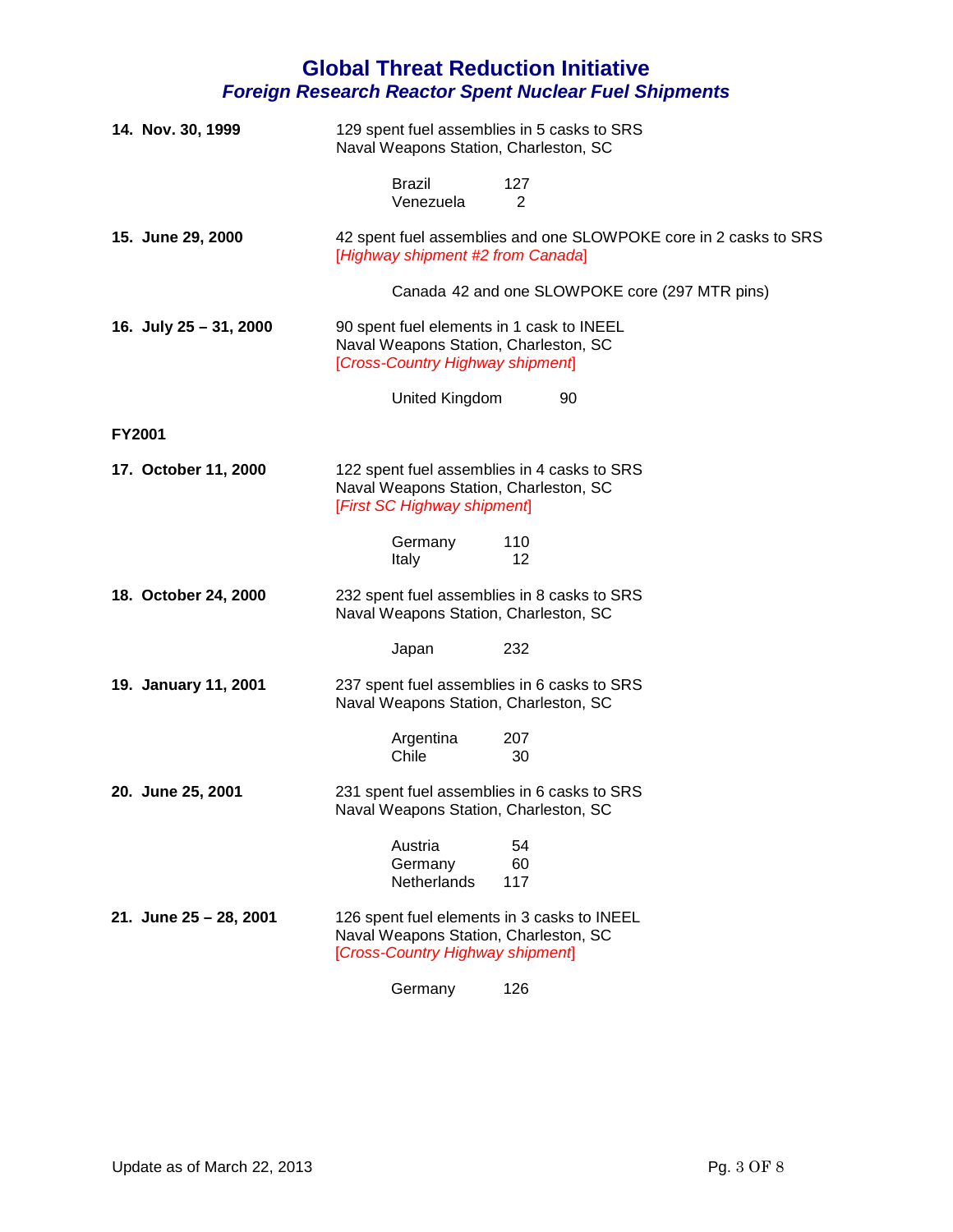| <b>FY2002</b>          |                                                                                                                          |  |                  |
|------------------------|--------------------------------------------------------------------------------------------------------------------------|--|------------------|
| 22. October 19, 2001   | 438 spent fuel assemblies in 12 casks to SRS<br>Naval Weapons Station, Charleston, SC                                    |  |                  |
|                        | Japan<br>Sweden<br>Germany                                                                                               |  | 260<br>112<br>66 |
| 23. December 18, 2001  | 84 spent fuel assemblies in 2 casks to SRS<br>Naval Weapons Station, Charleston, SC<br>[SC Highway shipment]             |  |                  |
|                        | Denmark                                                                                                                  |  | 84               |
| 24. June 21, 2002      | 320 spent fuel assemblies in 8 casks to SRS<br>Naval Weapons Station, Charleston, SC                                     |  |                  |
|                        | <b>Denmark</b><br>Germany<br>Sweden                                                                                      |  | 171<br>108<br>41 |
| <b>FY2003</b>          |                                                                                                                          |  |                  |
| 25. September 27, 2002 | 260 spent fuel assemblies in 8 casks to SRS<br>Naval Weapons Station, Charleston, SC                                     |  |                  |
|                        | Japan                                                                                                                    |  | 260              |
| 26. September 23, 2003 | 71 spent fuel elements in 1 cask to INEEL<br>Naval Weapons Station, Charleston, SC<br>[Cross-Country Highway shipment]   |  |                  |
|                        | Japan                                                                                                                    |  | 71               |
| <b>FY2004</b>          |                                                                                                                          |  |                  |
| 27. December 3, 2003   | 307 spent fuel assemblies in 11 casks to SRS<br>Naval Weapons Station, Charleston, SC                                    |  |                  |
|                        | Japan                                                                                                                    |  | 307              |
| 28. April 21, 2004     | 112 spent fuel assemblies in 3 casks to SRS<br>Naval Weapons Station, Charleston, SC                                     |  |                  |
|                        | Indonesia                                                                                                                |  | 112              |
| 29. April 21, 2004     | 182 spent fuel elements in 2 casks to INEEL<br>Naval Weapons Station, Charleston, SC<br>[Cross-Country Highway shipment] |  |                  |
|                        | Indonesia                                                                                                                |  | 182              |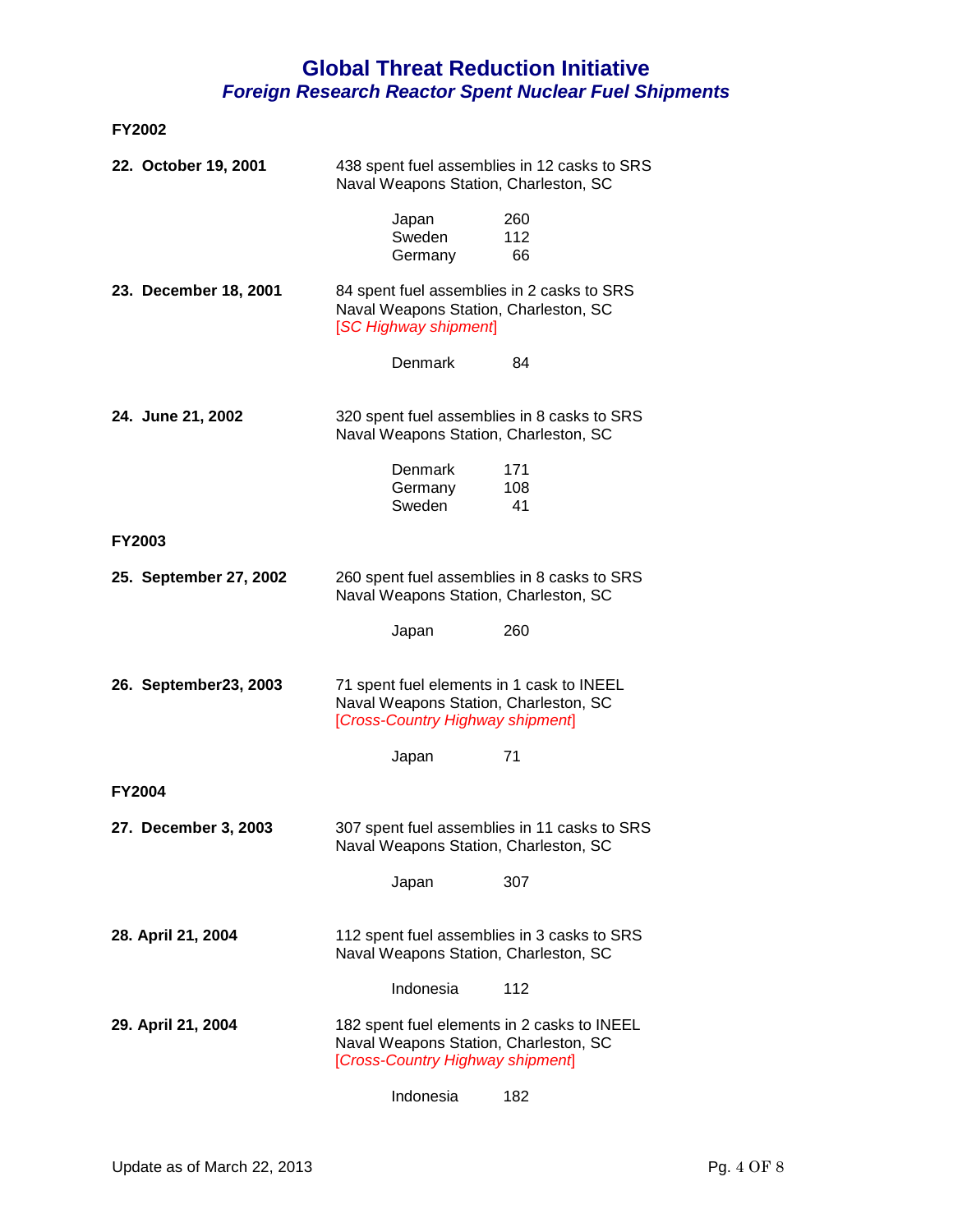| 30. August 5, 2004    | <b>First GTRI Shipment</b><br>126 spent fuel assemblies in 3 casks to SRS<br>Naval Weapons Station, Charleston, SC<br>[SC Highway shipment] |            |  |
|-----------------------|---------------------------------------------------------------------------------------------------------------------------------------------|------------|--|
|                       | Germany                                                                                                                                     | 126        |  |
| <b>FY2005</b>         |                                                                                                                                             |            |  |
| 31. December 1, 2004  | 111 spent fuel assemblies in 5 casks to SRS<br>Naval Weapons Stations, Charleston, SC                                                       |            |  |
|                       | Japan                                                                                                                                       | 111        |  |
| 32. June 8, 2005      | 338 spent fuel assemblies in 7 casks to SRS<br>Naval Weapons Stations, Charleston, SC                                                       |            |  |
|                       | Netherlands<br>Sweden                                                                                                                       | 210<br>128 |  |
| <b>FY2006</b>         |                                                                                                                                             |            |  |
| 33. December 29, 2005 | 68 spent fuel assemblies in 3 casks to SRS<br>Naval Weapons Stations, Charleston, SC                                                        |            |  |
|                       | Austria<br>Greece<br>[SC Highway shipment]                                                                                                  | 22<br>46   |  |
| 34. June 13, 2006     | 270 fuel assemblies in 6 casks to SRS<br>Naval Weapons Stations, Charleston, SC                                                             |            |  |
|                       | Netherlands<br>Germany                                                                                                                      | 210<br>60  |  |
| 35. July 18, 2006     | 24 fuel assemblies in 9 containers to Y-12<br>by Air and truck                                                                              |            |  |
|                       | Argentina<br>[Air and Highway shipment]                                                                                                     | 24         |  |
| <b>FY2007</b>         |                                                                                                                                             |            |  |
| 36. Oct 20, 2006      | 145 fuel assemblies in 2 casks to INL<br>Naval Weapons Station, Charleston, SC<br>[Cross-Country Highway shipment]                          |            |  |
|                       | Japan                                                                                                                                       | 145        |  |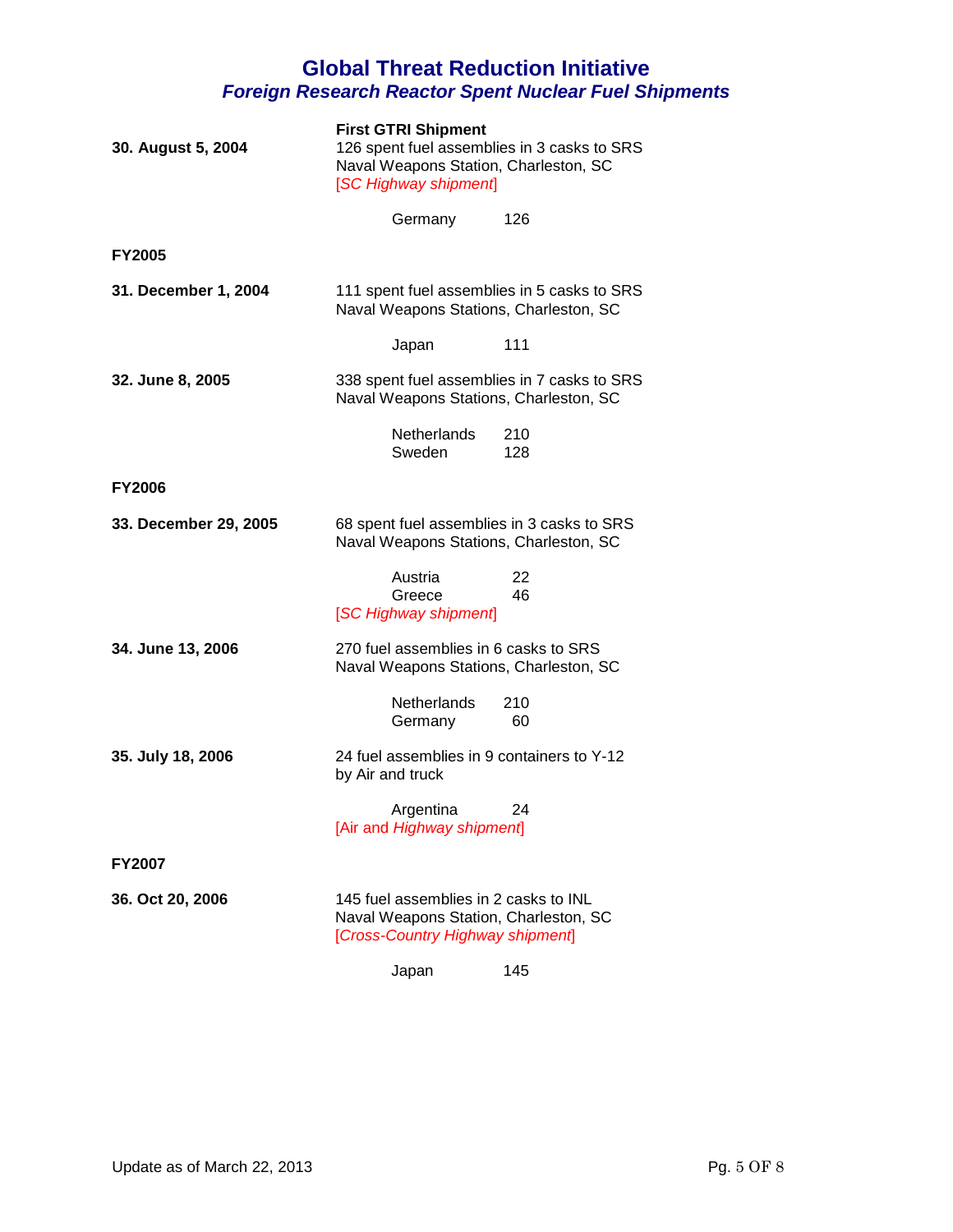| 37. February 6, 2007 | 330 fuel assemblies in 7 casks to SRS<br>Naval Weapons Station, Charleston, SC |  |
|----------------------|--------------------------------------------------------------------------------|--|
|                      | Australia<br>330                                                               |  |
| 38. April 18, 2007   | 180 fuel assemblies in 6 casks to SRS<br>Naval Weapons Station, Charleston, SC |  |
|                      | Japan 180                                                                      |  |
| 39. June 12, 2007    | 192 fuel assemblies in 4 casks to SRS<br>Naval Weapons Station, Charleston, SC |  |
|                      | Sweden<br>192                                                                  |  |
| 40. Sept 19, 2007    | 11 fuel assemblies in 4 containers to Y-12<br>by Air and truck                 |  |
|                      | South Korea<br>[Air and Highway shipment]                                      |  |
| <b>FY 2008</b>       |                                                                                |  |
| 41. Dec 11, 2007     | 75 fuel assemblies in 2 casks to SRS<br>Naval Weapons Station, Charleston, SC  |  |
|                      | Argentina<br>42<br><b>Brazil</b><br>33                                         |  |
| 42. June 26, 2008    | 231 fuel assemblies in 6 casks to SRS<br>Naval Weapons Station, Charleston, SC |  |
|                      | Sweden<br>111<br>Germany<br>60<br>60<br>Japan                                  |  |
| 43. Aug 25, 2008     | 31 fuel assemblies in 1 cask to SRS<br>Naval Weapons Station, Charleston, SC   |  |
|                      | Portugal<br>31                                                                 |  |
| 44. Aug 25, 2008     | 25 fuel assemblies in 2 casks to INL<br>Naval Weapons Station, Charleston, SC  |  |
|                      | Romania<br>25<br>[Cross-Country Highway shipment]                              |  |
| 45. Sep 23, 2008     | 180 fuel assemblies in 6 casks to SRS<br>Naval Weapons Station, Charleston, SC |  |
|                      | Germany<br>164<br>Japan<br>16                                                  |  |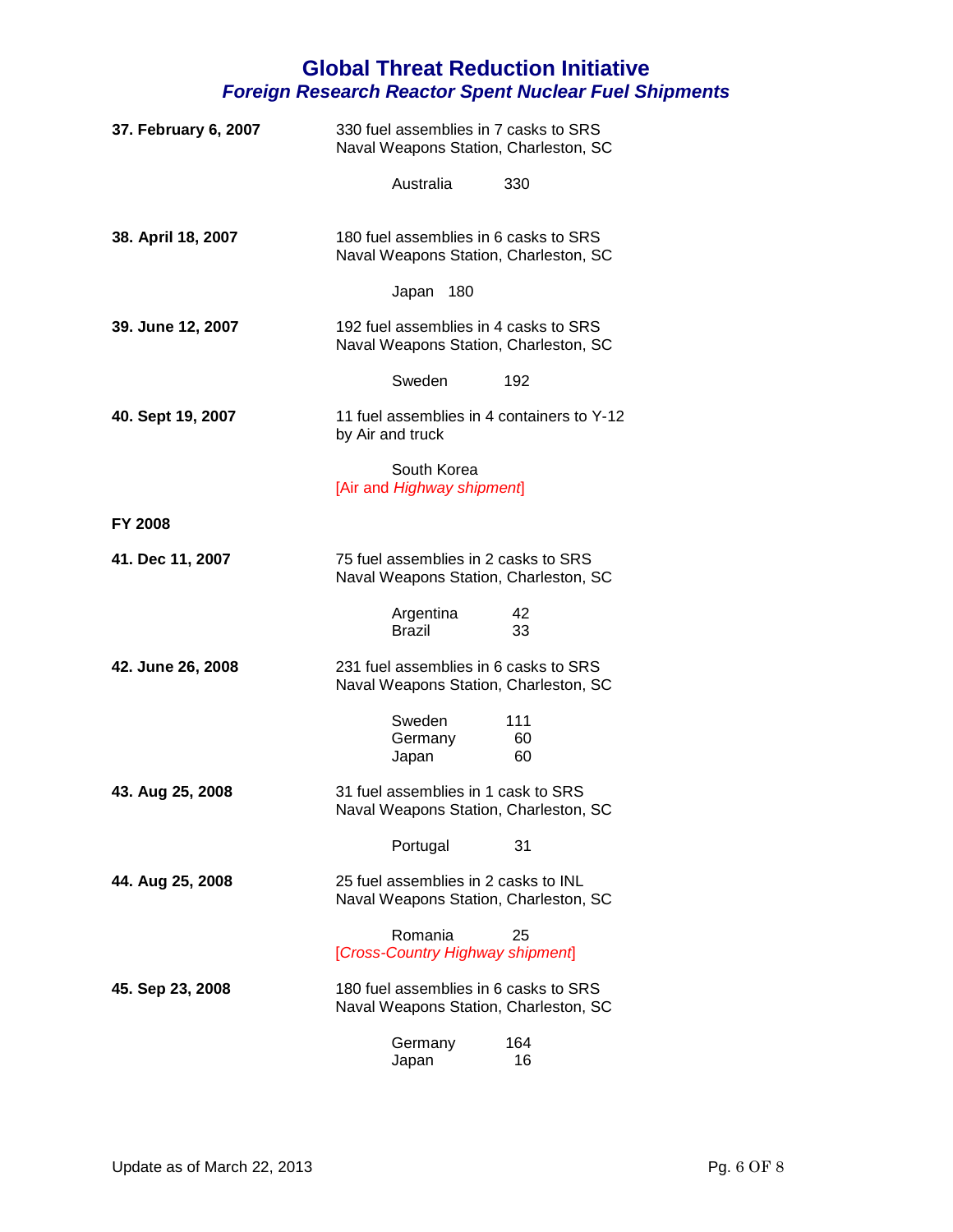| FY 2009                                                                                        |                                                                                                                                                                   |           |                                                                     |
|------------------------------------------------------------------------------------------------|-------------------------------------------------------------------------------------------------------------------------------------------------------------------|-----------|---------------------------------------------------------------------|
| 46. Dec. 9, 2008                                                                               | 42 spent fuel assemblies in 1 cask to SRS<br>[Highway shipment #3 from Canada]                                                                                    |           |                                                                     |
|                                                                                                | Canada                                                                                                                                                            | 42        |                                                                     |
| 47. May 19, 2009                                                                               | 159 spent fuel assemblies in 4 casks to SRS<br>Naval Weapons Station, Charleston, SC                                                                              |           |                                                                     |
|                                                                                                | Australia                                                                                                                                                         | 159       |                                                                     |
| 48. Sept. 10, 2009                                                                             | 118 fuel assemblies in 3 casks to SRS<br>Naval Weapons Station, Charleston, SC                                                                                    |           |                                                                     |
|                                                                                                | Taiwan<br>Indonesia                                                                                                                                               | 76<br>42  |                                                                     |
| FY 2010                                                                                        |                                                                                                                                                                   |           |                                                                     |
| 49. Jan. 6, 2010                                                                               | 180 fuel assemblies in 7 casks to SRS<br>Joint Base Charleston, Charleston, SC                                                                                    |           |                                                                     |
|                                                                                                | Japan                                                                                                                                                             | 180       |                                                                     |
| 50. Jan 12, 2010                                                                               | 131 spent fuel assemblies in 4 casks to SRS<br>Joint Base Charleston, Charleston, SC                                                                              |           |                                                                     |
|                                                                                                | Turkey<br>Israel                                                                                                                                                  | 29<br>102 |                                                                     |
| March 19, 2010                                                                                 | 41 spent fuel assemblies in 1 cask to SRS<br>Joint Base Charleston, Charleston, SC<br>[First GAP shipment managed by FRR<br>Does not count in FRR program totals] |           |                                                                     |
|                                                                                                | Chile                                                                                                                                                             | 41        |                                                                     |
| <b>March 22, 2010</b><br>[GAP shipment managed by FRR<br>Does not count in FRR program totals] |                                                                                                                                                                   |           | 2 fresh fuel Assemblies (equivalent) in 2 casks (36 plates) to Y-12 |
|                                                                                                | Chile                                                                                                                                                             | 2         |                                                                     |
| March 23, 2010                                                                                 | 28 spent fuel Assemblies in 1 cask to SRS<br>Joint Base Charleston, Charleston, SC<br>[GAP shipment managed by FRR<br>Does not count in FRR program totals]       |           |                                                                     |
|                                                                                                | Chile                                                                                                                                                             | 28        |                                                                     |
| 51. August 31, 2010                                                                            | 45 spent fuel assemblies in 2 casks to SRS<br>Joint Base Charleston, Charleston, SC                                                                               |           |                                                                     |
|                                                                                                | Germany                                                                                                                                                           | 45        |                                                                     |